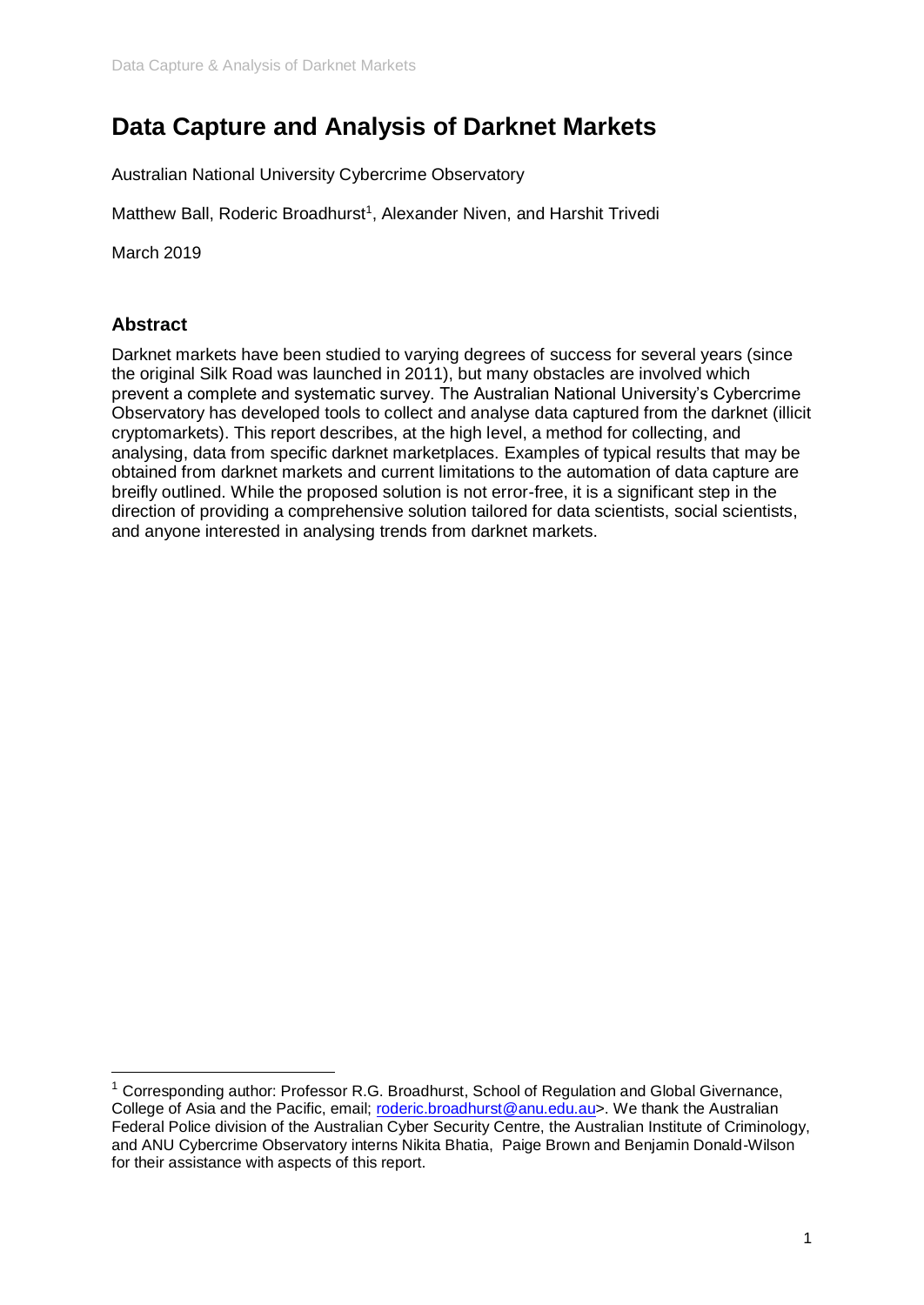# **Introduction**

Illicit cryptomarkets (or darknet markets) are e-commerce style websites specializing in the sale and distribution of illicit content. Typical products offered on darknet markets include: drugs, pharmaceuticals, identity documents, malware and exploit kits, counterfeit goods, weapons, and other contraband. Europol estimates that two-thirds of the products listed on darknet markets between 2011-2015 were drug related and these markets are '..one of the engines of organised crime' in Europe (EMCDDA & Europol 2017: 15; Ball, Broadhurst & Trivedi, 2019).

Darknet markets are only accessible through tools such as TOR ("The Onion Routing" project). TOR specialises in websites ending in the '.onion' suffix, which does not use the standardised Domain Name System (DNS) for website retrieval. This bespoke system utilizes a blocker point between the website and user, ensuring neither knows the identity of the other. As a result, the identities and locations of darknet market users remain (pseudo)anonymous; they cannot be (easily) tracked due to the layered encryption systems used (Holt & Bossler, 2015). Although it is not the original motivation for these network tools<sup>2</sup>, a substantial share of the Internet traffic operating in the encrypted 'deep web' is comprised of darknet markets.

Darknet marketplaces mimic clearnet e-commerce services such as eBay, with three main actors: vendors, buyers, and market administrators. Buyers can leave reviews, message vendors, and dispute transactions. Vendors provide product descriptions and basic details such as quantities, prices, and shipping services. Administrators typically receive 3–8% commission from each sale and provide escrow services and overall supervision of the website and market operation.

# Aim and Scope

The aim of this report is to provide a reliable and reproducible method for scraping darknet marketplaces for relevant products and users who visit such sites. Within a Darknet marketplace, the product and vendors are topics of interest in research and analysis. Description of the buyers of these products is limited, partly due to the scarcity of data about buyers. The data captured from this method can then be analysed to discover trends of many aspects of the market including purchases, users, and the supply and demand of products. The Australian National University's (ANU) Cybercrime Observatory proposes a method for 'crawling' (the automated act of exploring a site to discover and download website pages) a marketplace, and 'scraping' (the automated act of analysing a HTML file to export information) relevant information for analysis. While the methodology provided is illustrated on the Apollon Darknet market, the method can be generalised to other marketplaces. Due to the different nature of addresses of the product images present, there is no ready method of acquiring the product images on each of these websites. Their direct .onion link/s are instead saved for later download.

For the purpose of this report, we have trialled the proposed method on the Apollon Darknet market. The ANU's Cybercrime Observatory uses this method for any Darknet marketplace data capture in the TOR environment. In the Observatory's research, a market is considered omnibus if there are over 1000 product listings within the history of the marketplace. General marketplaces are considered priority over product specific marketplaces and are the markets currently explored.

 $2$  The primary motivation for the development of TOR was to protect government communications as described on the project homepage:<https://www.torproject.org/about/torusers.html>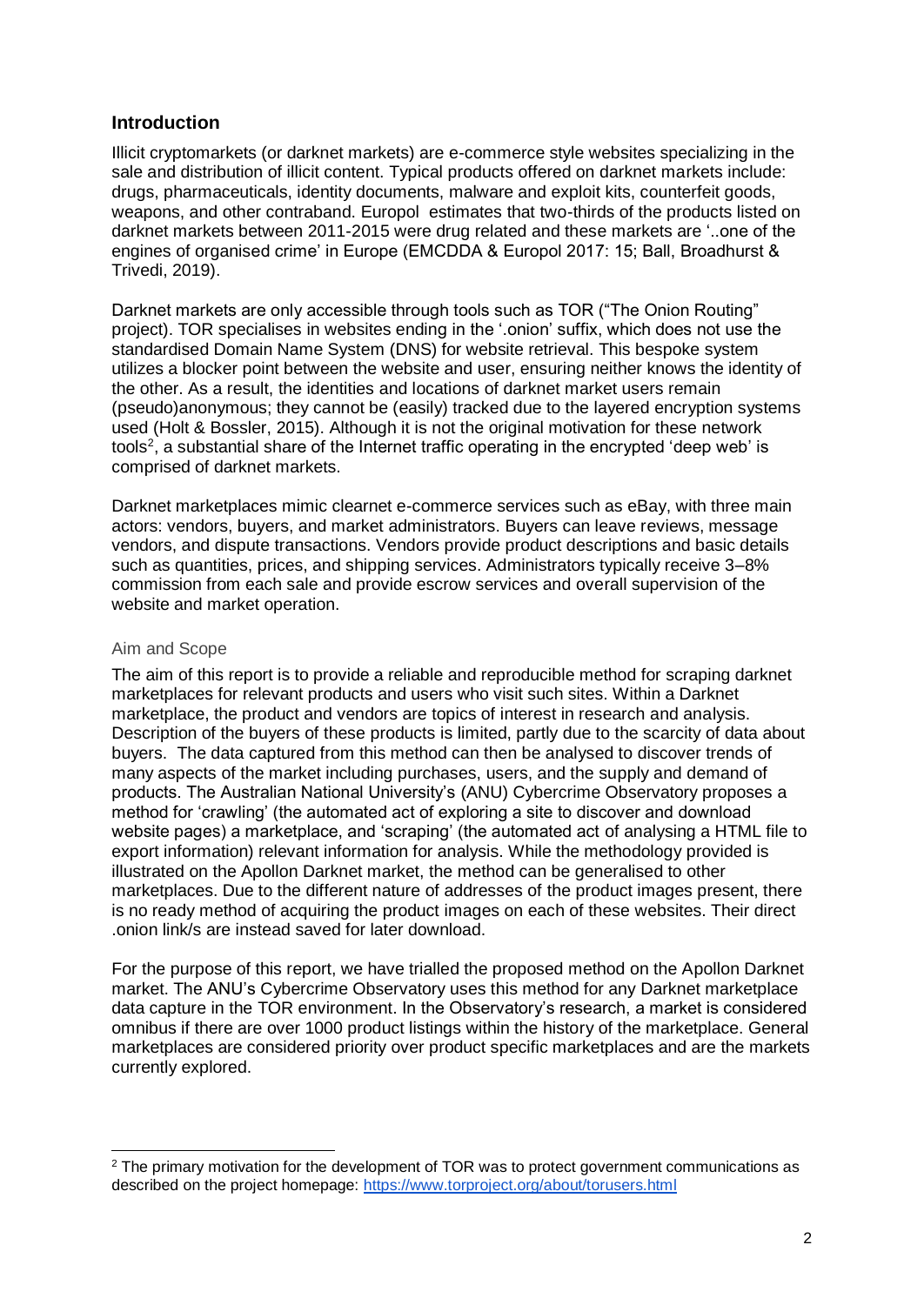The Apollon Darknet market is a small market on the dark-web, easily accessible for research purposes. Therefore, a proof of concept using the Apollon market is provided below. An appendix is included which details the Apollon market.

# Previous Work

While work on collecting and analysing darknet market data is an evolving subject area, there has been progress in reliable data collection methods for researchers. Décary-Hétu, D., & Aldridge (2015) and others have proposed the 'digital traces' of actual drug selling data collection method as demonstrated by many papers in 2016 that described darknet markets by collecting data from Tor sources ( e.g. Décary-Hétu & Aldridge 2016; Décary-Hétu, Paquet-Clouston & Aldridge 2016), representing the methodological evolution from traditional administrative data to so-called 'full population' or 'webometric' approaches (Barratt, & Aldridge, 2016, p 3; see especially volume 35 of the special edition of the International Journal of Drug Policy, 2016). The benefit Barratt and Aldridge (2016) note "…is the ability of researchers to generate knowledge based on populations – of drug sellers, of drugs sold, of drug prices of drug quantities" rather than on potentially unrepresentative samples of arrested offenders or drug seizures. Application of this methodology does require interaction with illicit marketplaces and merits ethical consideration of the implications and risks for darknet users, sellers and others, including researchers (Barratt & Aldridge, 2016)<sup>3</sup>. As such, a transparent approach has been adopted to promote replication and validity of the results presented. We believe this is vital to reduce potential inconsistencies in results by standardising the methodology used within research. Inconsistencies can occur through the instability of the TOR network, and the marketplaces in question (Van Buskirk, et. al., 2015) and as such, standardisation is vital. While an automated system such as this is not perfect, it is a significant improvement over the manual methodology previously employed (Dalins, Wilson & Carman, 2018).

In the wider subject area of general data capture on darknet websites, there has been growing concern for the 'human' aspect as researchers are required to interact with illicit items. The scale of data from these websites has increased significantly as popularity of the darknet increases, resulting in a requirement for automation and classification methods for data analysis purposes. While many classification models exist, specialised models have now become important as an absence of a taxonomy capable of recording such data can be detrimental to end users of the information required (Dalins, Wilson & Carman, 2018). Adding to this, illegal information such as child exploitation materials (CEM) can be prevalent on darknet websites and the development of automated classification methods can significantly reduce the amount of images viewed by individuals who classify and investigate CEM (Dalins, Tyshetskiy, Wilson, Carman & Boudry, 2018). The health impacts of viewing CEM specifically are well documented (Burns, Morley, Bradshaw & Domene, 2008) and a reduction in interaction with CEM is a significant advancement in the field.

# **Method**

Darknet sites are usually not crawled by generic crawlers. Partly because the web servers are hidden in the TOR network, and partly because they require the use of specific protocols to be accessed. Although, in the generic case, crawlers (and scrapers) are typically

<sup>&</sup>lt;sup>3</sup> ANU Ethics Approval 2019/45, "Policy Sprint: Current trends in fentanyl availability on cryptomarkets", was approved for the development of this research methodology. The *National Statement on Ethical Conduct in Human Research (2007)* (National Statement (2007) are guidelines for researchers made in accordance with the *National Health and Medical Research Council Act 1992*: available from: https://nhmrc.gov.au/about-us/publications/national-statement-ethical-conduct-humanresearch-2007-updated-2018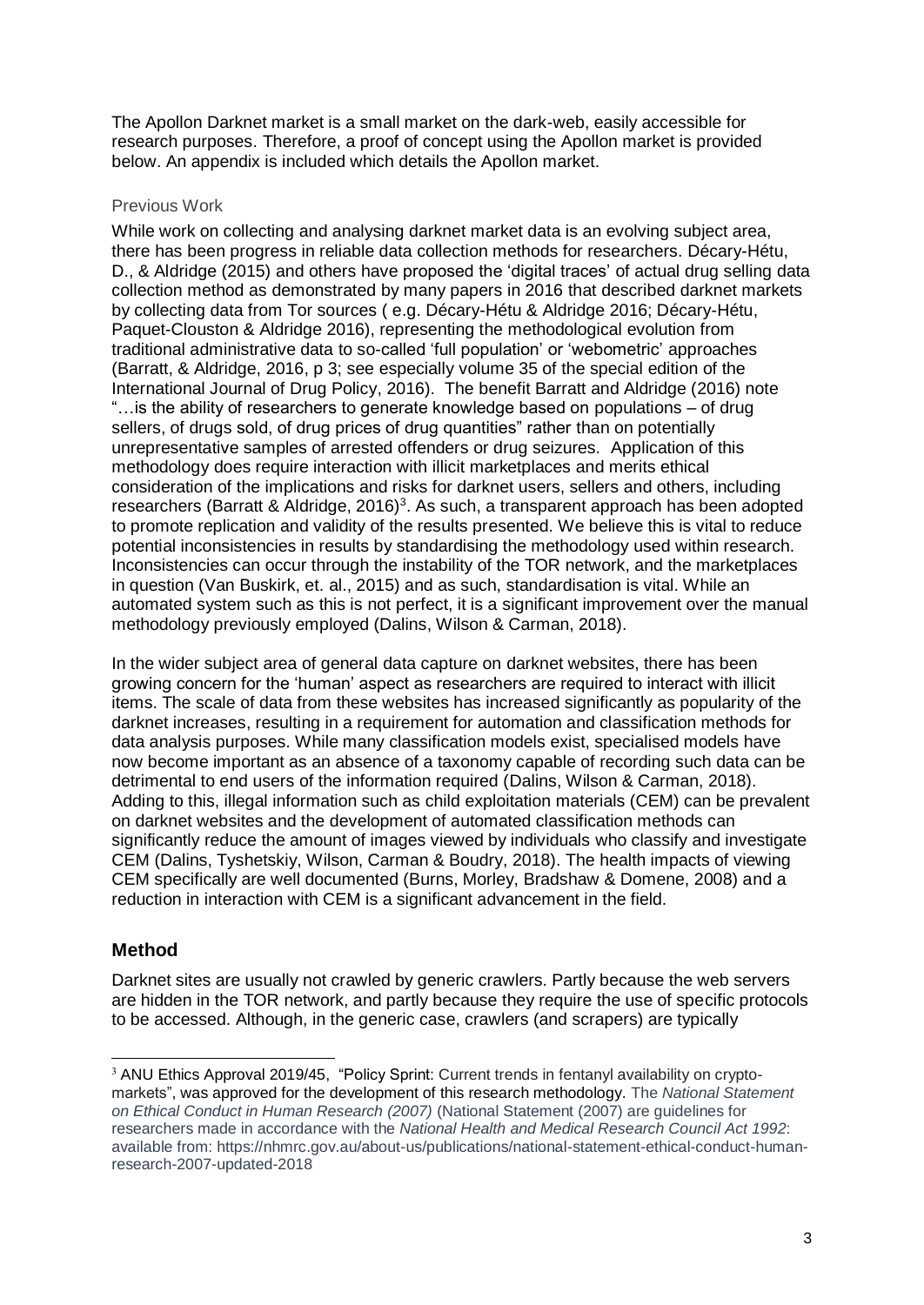designed and implemented in a single script, the Observatory's team has found it more convenient to keep the implementation and control of both the crawlers and the scrapers separate. The reasoning for this decision is described in Section 5 Limitations. Accordingly, the processes for the crawlers and scrapers, as previously defined, have been described separately below.

## **Crawler**

A crawler is an automated script defined to search the entire site in a methodical manner, and find as many unique pages as possible to create a static copy of the marketplace website for later analysis. Static copies of websites produce a timestamp for the time of capture. The static copy retains the structure of the link and allows users to navigate the static site as if browsing in real time (Dolliver and Kenney, 2016).

The ANU's Cybercrime Observatory has written a specialist set of crawlers designed to capture product and vendor information from a collection of darknet markets. The process through which these crawlers operate is typically a three step process: Perform a "page crawl" of a listing of products (and scraping of the page(s) for later purposes); perform a "product crawl" based on the scraped listing pages; and finally, perform a "vendor crawl" based on the scraped listing pages. This design depends upon necessary page information, which is not given in all cases. For the few cases in which this information is not available, a different approach is taken. In some specific cases, products are denoted by their product listing number and as such eliminate the need for a initial page crawl. This implementation is market specific and does not hold in all cases.

This data capture process is limited by various factors, including DDoS protection of marketplaces. These limitations are further described in the section on Limitations and Future Work.

#### Scraper

HTML scraping is a technique for extracting large amounts of data from websites. This data is exported to a CSV file (comma-separated value file) for later analysis.

The previously defined crawlers have a corresponding scraper to collate information from HTML files and export the information to a human readable format. This also acts as a barrier to filter out incomplete or incorrect information. As with the crawler design, the three scrapers exist for two main topics of information: the product in question, and the vendor. In line with the crawler, there are cases where variations in the presentation of listings can eliminate the need for an initial page scrape.

Although scrapers for market sites are implemented differently, a subset of common features appear in each market, which is recorded in the corresponding CSV files. Each page scraper writes the Product Name, Vendor Name, Price in BTC, Price in AUD (calculated from the value of BTC at the time of capture), Product URL and the Vendor URL to the CSV file. Each product scraper writes the Product Name, the Vendor Name and the Price(s) to the CSV file. Lastly, each vendor scraper writes the Vendor Name and Vendor Rating to the CSV file. Other information such as quantity sold or a vendor's compliant index can sometimes be present on specific markets and scrapers can be adjusted accordingly to include these data points.

As with the crawler, the scraping process can be impacted by various factors including incomplete data capture or non-standardised forms. These are noted in the next section describing limitations and future research.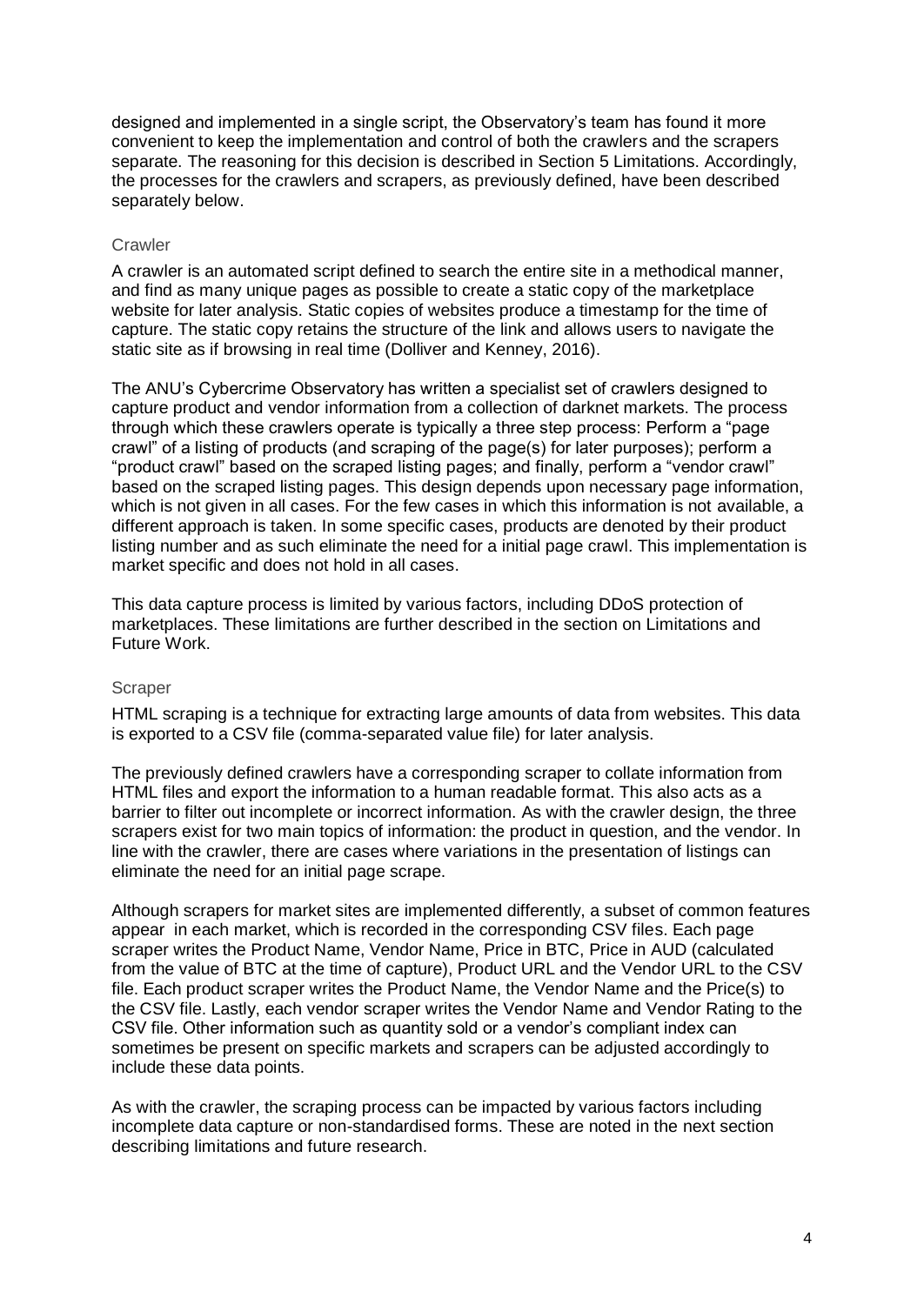# **Results**

For data analysis purposes, the Jupyter Notebook<sup>4</sup> application is employed. The Jupyter Notebook reads the data from a CSV file into a "DataFrame" (a two dimensional data structure; a column and a row of equal length). The CSV file can be used by many statistical packages. Typical analysis that the data enables is provided in the following examples. The first two examples illustrate a trend analysis of the available products and the number of vendors active over the trial period.

Jupyter allows a 'literate' style of programming which combines literate text as well as code. This allows the creation of documents which contain "the analysis description and the results (figures, tables, etc..) as well as executable documents which can be run to perform data analysis." (Jupyter Documentation, n.d). During this analysis process, no new data is added to the datasets. This process "wrangles<sup>5</sup>" the data into information which can be used to draw conclusions from the data. For instance, this method calculates the "unit price" for products listed with a weight (i.e. for any products listed in terms of grams/milligrams/etc.) and this allows the calculation of how much each item costs in a uniform weight scale. This also enables a "purity weight" to be applied (i.e. if an item is listed as 95% pure, the unit price is adjusted accordingly) and is illustrated in image 3.

**Image 1:** Example (Total Listings) Graph for Apollon Market between Dec 17 2018-Feb 25 2019. Note, the 1<sup>st</sup> Degree Trend and the 3<sup>rd</sup> Degree Trend lines describe the regression relationship between the time of scrape and number of listings modelled as a  $n<sup>th</sup>$  degree polynomial of time.



<sup>4</sup> The Jupyter Notebook is an open-source application that allows us to create and share live codeand-run notebooks, allowing for easy visualization and narratives. It supports over 40 programming languages such Julia, Python, R and Scala (Jupyter Documentation, n.d).

<sup>&</sup>lt;sup>5</sup> Data Wrangling is the process of mapping and transforming data from its raw form to a more understandable form, that is ready for data analysis.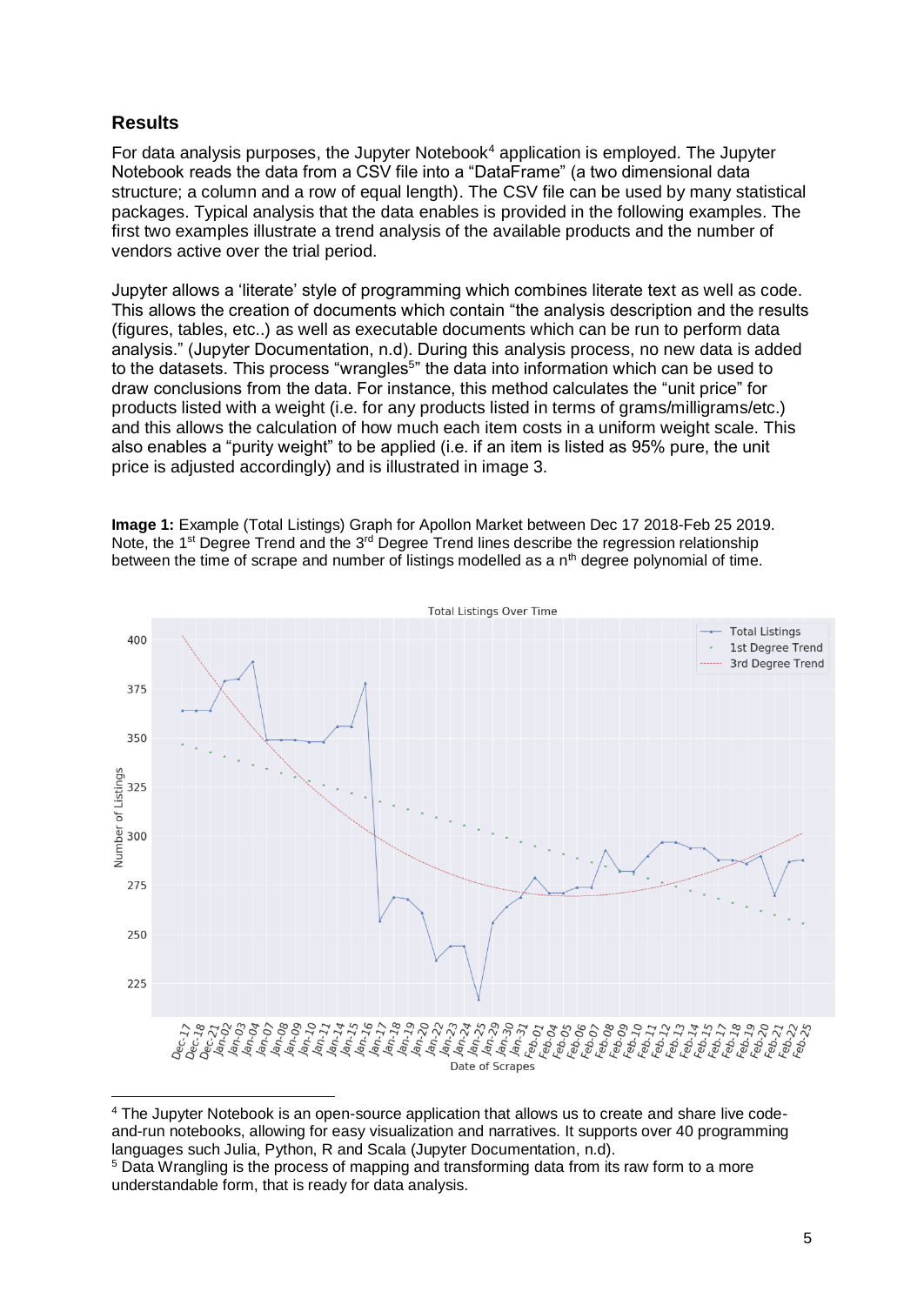**Image 2:** Example Active Vendors Graph for Apollon Market between Dec 17 2018 - Feb 25 2019. Note, the 1<sup>st</sup> Degree Trend and the 4<sup>th</sup> Degree Trend lines describe the regression relationship between the time of scrape and number of vendors modelled as a n<sup>th</sup> degree polynomial of time. The green and red shadows along these lines describe a ±5% confidence interval.



#### **Image 3:** Example Unit Pricing (ordered by Price in AUD, Units and Weights)

|   | <b>Product</b>                                 |                     | <b>Vendor</b> Price in AUD | Weights | <b>Units</b> | <b>Unit Price in AUD</b> |
|---|------------------------------------------------|---------------------|----------------------------|---------|--------------|--------------------------|
| 0 | ★90%+ Pure Pink Speed Paste★ Oty: 1000g        | HappyChemist        | 3257.04                    | 0.90    | 1000.0       | 3.62                     |
| 1 | ★90%+ Pure Pink Speed Paste★ Qty: 500g         | HappyChemist        | 1850.59                    | 0.90    | 500.0        | 4.11                     |
| 2 | ★90%+ Pure Pink Speed Paste★ Oty: 250g         | <b>HappyChemist</b> | 1036.33                    | 0.90    | 250.0        | 4.61                     |
| З | ★90%+ Pure Pink Speed Paste★ Qty: 100g         | HappyChemist        | 458.95                     | 0.90    | 100.0        | 5.10                     |
| 4 | ★90%+ Pure Pink Speed Paste★ Oty: 50g          | HappyChemist        | 251.68                     | 0.90    | 50.0         | 5.59                     |
| 5 | ***(28q) 84% pure MDMA - \$560 USD + MDMA Test | boogknight          | 11.91                      | 0.84    | 28.0         | 0.51                     |
| 6 | 20 gram amnesia haze                           | greenpirate         | 192.46                     | 1.00    | 20.0         | 9.62                     |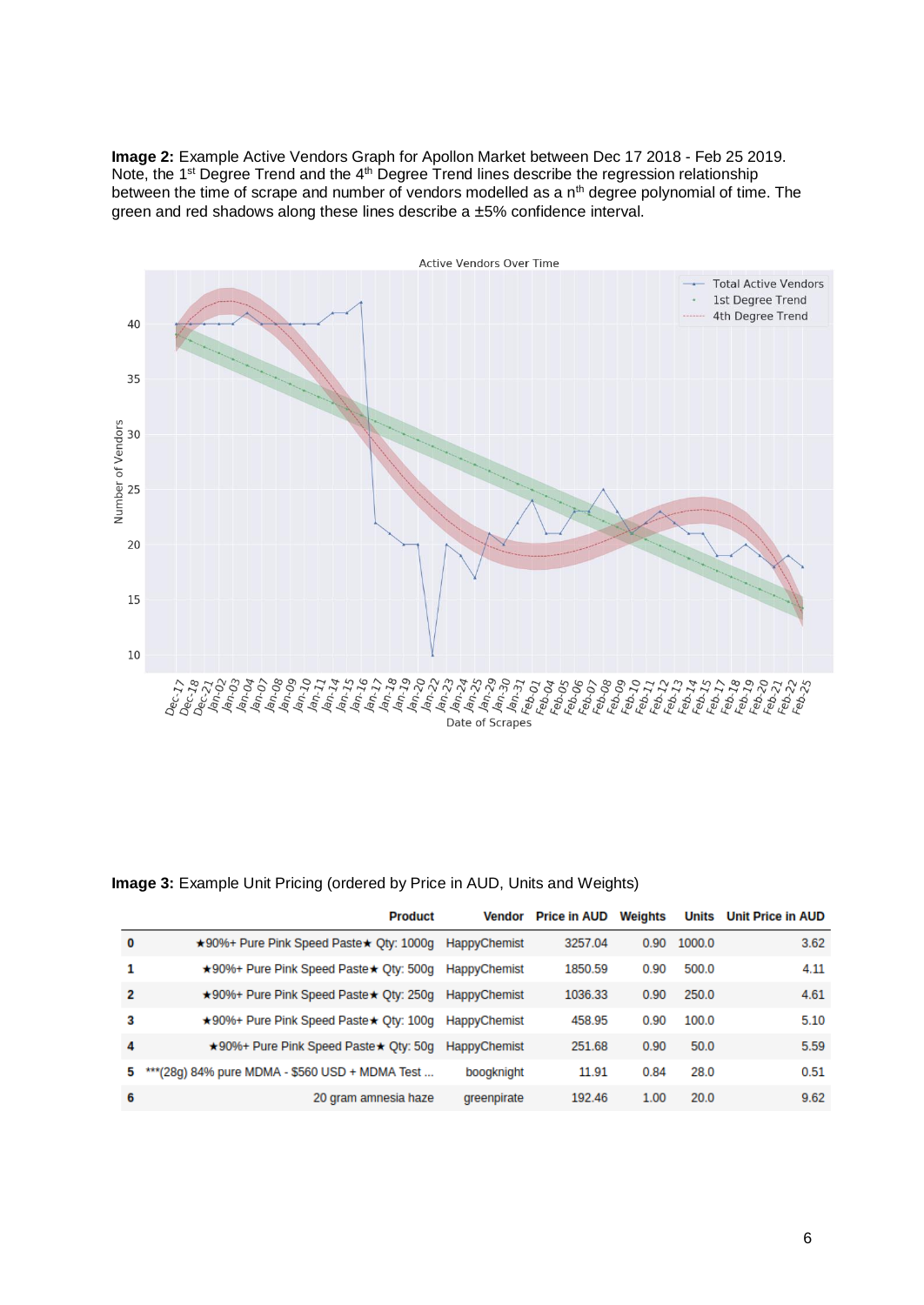# **Limitations and Future Work**

While the current iteration of darknet market tools are operational and usually reliable, there are several current limitations that will need to be mitigated.

#### Prolonged Downtime

Darknet Marketplaces are volatile and can at times experience significant downtime. There are multiple reasons that a darknet market may be down, including: distributed denial of service (DDOS) attacks, exit scams, voluntary closures, and occasionally hacks or deanonymization or seizure by law enforcement (Van Buskirk, et. al., 2016). Recently, Dream Market experienced a downtime of over 11 days due to a rogue user DDoSing the service. This at times cannot be predicated ahead of time and can cause crawlers to fail or produce significant delays in a successful crawl of a marketplace. This issue requires researchers to constantly assess the execution of crawlers to ensure the programs are working as expected. Adding to this, two stage verification systems must be employed to redownload failed pages based on incomplete downloaded files.

#### Operational Security of Sites

In an effort to curb the potential of a DDoS event and eliminate the use of automated bots and other systems many darknet markets have employed the use of automatic timeout on accounts. As an account is required to view the product listings, the timeout can become problematic based on the time taken to perform a crawl. While this is not normally an issue on clearnet websites, the instability and speed limitations of TOR heavily impact the time consumption of market crawlers.

To mitigate this issue, the use of saved cookies is employed in an attempt to force the site into continuing to allow access. Scripts can also be developed to refresh the page in a TOR browser to show the cookie as active. The same process can also be performed manually, although is tedious as the number of marketplaces being crawled simultaneously increases.

# Unique Cataloging of Information by Marketplaces

Due to the non-standardised implementation of marketplaces by developers, there are cases where data can be non-complete in a marketplace's listings. This can be caused by a variety of factors including: server-side issues where the marketplace does not hold the correct data, the crawler has not saved the data correctly, or the scraper cannot interact with the saved data in an expected manner. Markets also adapt to bans or the inclusion of other products, further causing issues with the crawler and scraper compatibility. This limitation cannot be predicated ahead of time and requires constant monitoring of scrapers to ensure data integrity is of an acceptable standard.

Currently, the scrapers are monitored and designed to report any faults for manual inspection and addition to the data set if necessary. Future development in this space could allow an automated error reporting and re-crawl system to be implemented.

# Future Work

While the methodology proposed in this report provides researchers a reliable method to crawling and scraping darknet markets, there is further optimisation that can occur to the method. Currently, images are not downloaded due to the instability and speed of the TOR service, and the slowdown of services can impact on overall crawl times and possibly trigger the timeout function on many marketplaces. Further research could be done into isolating these links and separately downloading the images, as informal research indicates the images are held on a different service to the marketplace and could therefore could theoretically be reached without requiring login and DDoS protection workarounds.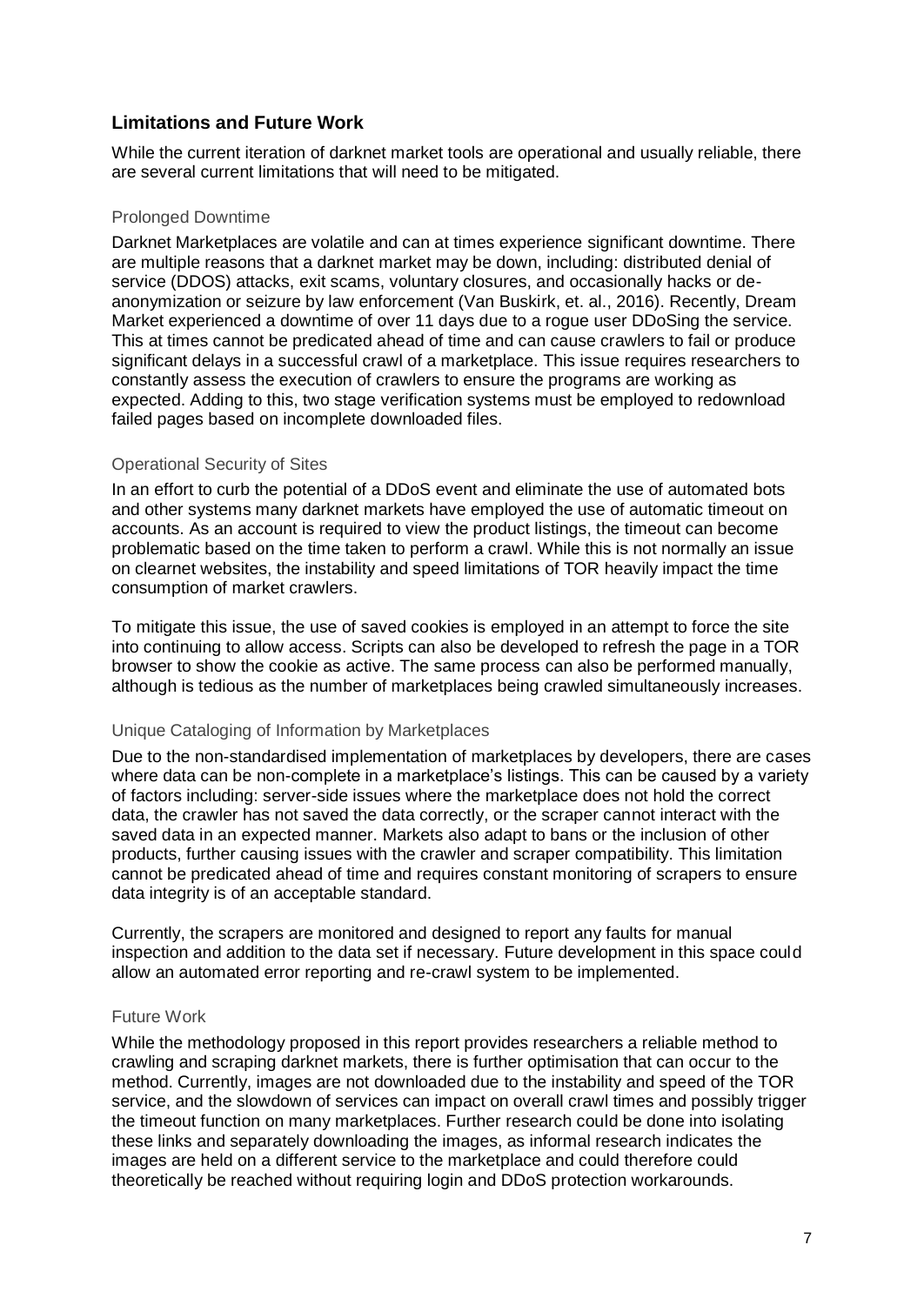On the subject of DDoS protection and their workarounds, there is significant advancements into the automated solving of 'CAPTCHAs' (Completely Automated Public Turing test to tell Computers and Humans Apart), with Google's reCAPTCHA becoming obsolete with advancements of Google's own speech and image recognition technologies (Sivakorn, Polakis, Keromytis 2016). Many darknet marketplaces use bespoke captcha systems, with relative success. While advancements have been made into trying to break these systems (Csuka, Gaastra & de Bruijn, 2018), generalisation across multiple captcha systems within the darknet would benefit crawling and scraping methods significantly.

Finally, if the captcha system employed cannot be broken, development of cookie refreshing would suffice as a workaround until an advancement is made. Research into a TOR or torify plugin using the same cookie to ensure the server still recognises the user as active would reduce the startup and maintenance time of the crawlers employed significantly.

# **Conclusion**

While darknet marketplaces have been the subject of exploration for over 6 years now, there has yet to be a reliable method for capturing relevant data accepted as a subject area standard. This report proposes a methodology for capturing and analysing raw data obtained through the TOR network, specifically focussing on darknet markets. This foundation can be further built upon to generalise methodology for wider use within the TOR data capture space, or increasing stability of the existing frameworks.

The methodology described has been designed such that it can be utilized by parties with varying levels of technical knowledge, allowing greater access and inclusion to the data available. In its currently implemented form, drawbacks exist as constant maintenance is required due to the instability of such marketplaces, although this is an unavoidable feature of the subject area. This method has been used by the ANU Cybercrime Observatory on over 10 darknet marketplaces trialing successfully for over four months and can be adapted as necessary to niche and other sites on the darkweb. The methodology has been used to provide data inform government agencies within Australia and broader international community.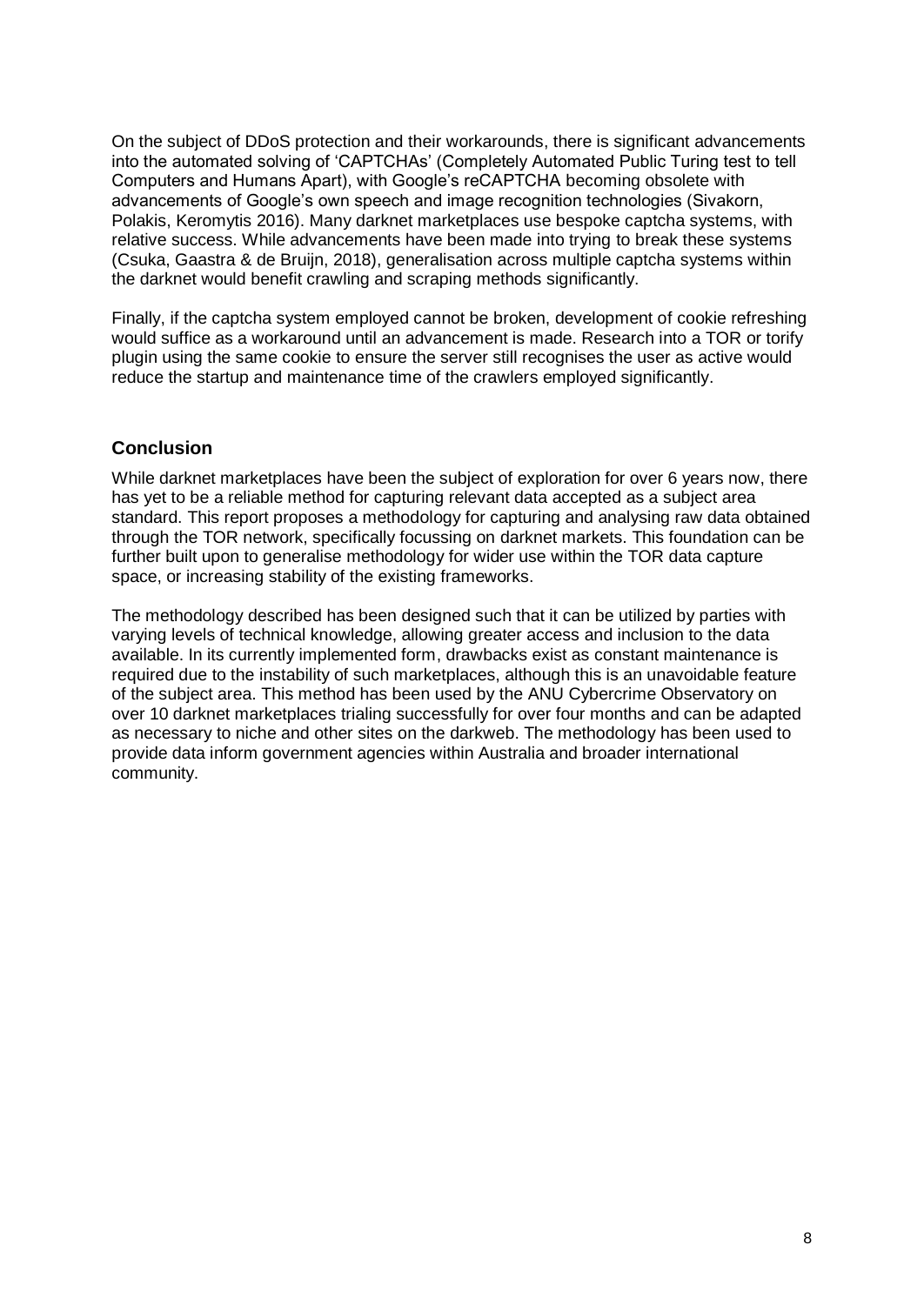# **References**

Australia, National Statement (2007) National Statement on Ethical Conduct in Human Research, available from [https://nhmrc.gov.au/about-us/publications/national-statement](https://nhmrc.gov.au/about-us/publications/national-statement-ethical-conduct-human-research-2007-updated-2018)[ethical-conduct-human-research-2007-updated-2018](https://nhmrc.gov.au/about-us/publications/national-statement-ethical-conduct-human-research-2007-updated-2018)

Ball, M., Broadhurst, R. and Trivedi, H. (2019). Statistical Bulletin: How much fentanyl is available on the darknet?. Australian Institute of Criminology, Canberra.

Barratt, M. and Aldridge, J. (2016). Everything you always wanted to know about drug cryptomarkets\* (\*but were afraid to ask). International Journal of Drug Policy, 35, pp.1-6.

Burns, C., Morley, J., Bradshaw, R., & Domene, J. (2008). The emotional impact on and coping strategies employed by police teams investigating internet child exploitation. Traumatology, 14(2), 20-31. doi: 10.1177/1534765608319082

Dalins, J., Tyshetskiy, Y., Wilson, C., Carman, M., & Boudry, D. (2018). Laying foundations for effective machine learning in law enforcement. Majura – A labelling schema for child exploitation materials. Digital Investigation, 26, 40-54. doi: 10.1016/j.diin.2018.05.004

Dalins, J., Wilson, C., & Carman, M. (2018). Criminal motivation on the dark web: A categorisation model for law enforcement. Digital Investigation, 24, 62-71. doi: 10.1016/j.diin.2017.12.003

Décary-Hétu, D., & Aldridge, J. (2015). Sifting through the net: Monitoring of online offenders by researchers. European Review of Organised Crime. 2. pp.122-141.

Décary-Hétu, D., Paquet-Clouston, M., & Aldridge, J. (2016). Going international? Risk taking by cryptomarket drug vendors. International Journal Of Drug Policy, 35, pp.69-76. doi: 10.1016/j.drugpo.2016.06.003

Dolliver, D. (2015). A rejoinder to authors: Data collection on Tor. *International Journal Of Drug Policy*, *26*(11), 1128-1129. doi: 10.1016/j.drugpo.2015.08.004

Dolliver, D. and Kenney, J. (2016). Characteristics of Drug Vendors on the Tor Network: A Cryptomarket Comparison. Victims & Offenders, 11(4), pp.600-620.

Csuka, K., Gaastra, D., & de Bruijn, Y. (2018). Breaking CAPTCHAs on the Dark Web.

Guide to Python (n.d.). *HTML Scraping*. Retrieved from [https://docs.python](https://docs.python-guide.org/scenarios/scrape/)[guide.org/scenarios/scrape/](https://docs.python-guide.org/scenarios/scrape/)

Holt, T. J., & Bossler, A. M. (2015). The future of cybercrime, technology, and enforcement. In *Cybercrime in Progress: Theory and prevention of technology-enabled offenses* (pp. 175- 176). Abingdon, England: Routledge.

Van Buskirk, J., Naicker, S., Bruno, R., Burns, L., Breen, C. & Roxburgh, A. (2016). Drugs and the Internet, Issue 7, October 2016.

Van Buskirk, J & Naicker, Sundresan & Roxburgh, A & Bruno, Raimondo & Burns, Lucinda. (2016). Who sells what? Country specific differences in substance availability on the Agora dark net marketplace. International Journal of Drug Policy. 35. pp.16-23.

Van Buskirk, J., Roxburgh, A., Naicker, S. and Burns, L. (2015). A response to Dolliver's "Evaluating drug trafficking on the Tor network". International Journal of Drug Policy, 26(11), pp.1126-1127.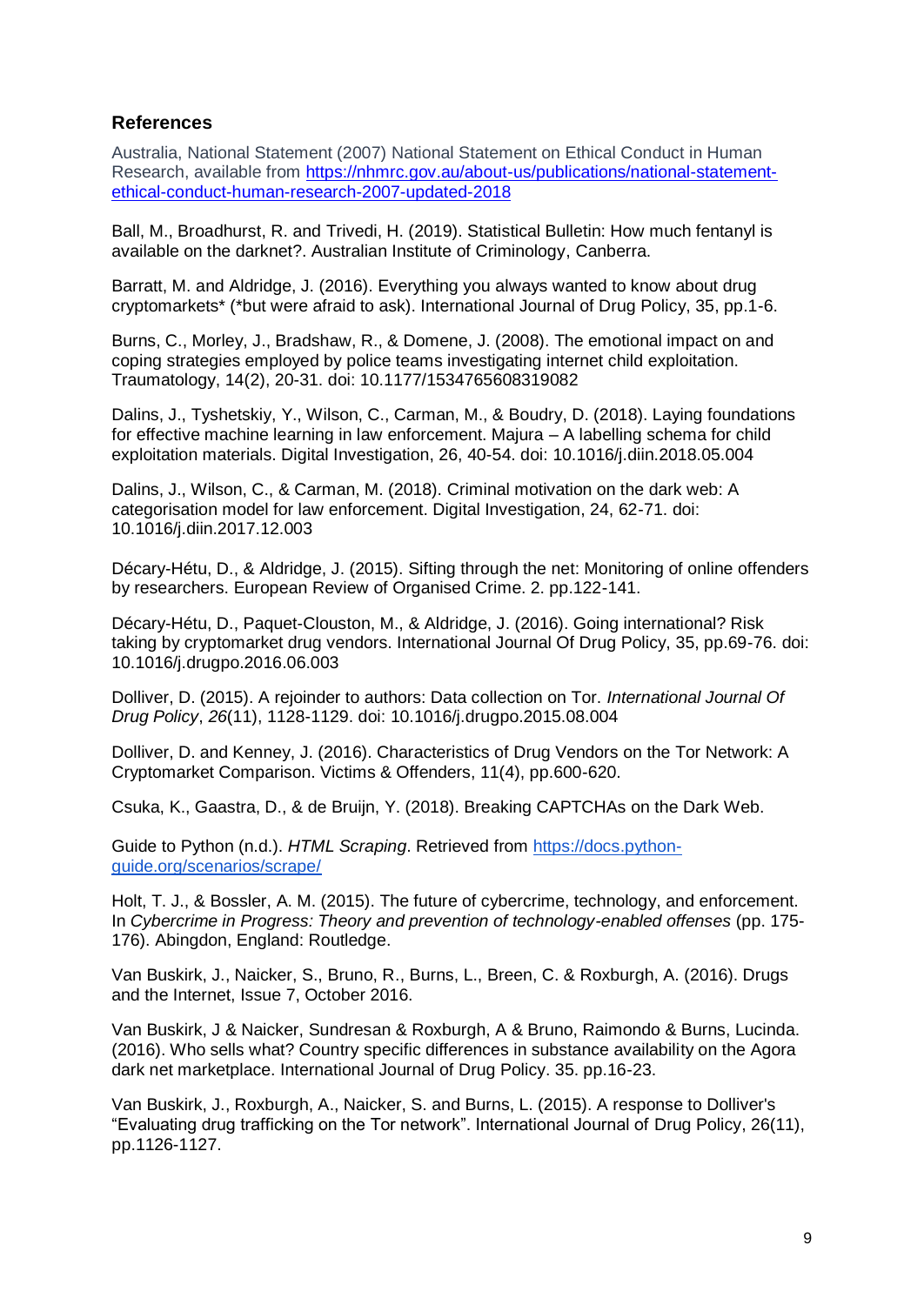Sivakorn, S., Polakis, J., & Keromytis, A.D. (2016). I'm not a human : Breaking the Google reCAPTCHA.

What is the Jupyter Notebook?. (2019). Retrieved from [https://jupyter-notebook-beginner](https://jupyter-notebook-beginner-guide.readthedocs.io/en/latest/what_is_jupyter.html)[guide.readthedocs.io/en/latest/what\\_is\\_jupyter.html](https://jupyter-notebook-beginner-guide.readthedocs.io/en/latest/what_is_jupyter.html)

Zetter, K. (2013). How The Feds Took Down The Silk Road Drug Wonderland. *Wired*. Retrieved from https://www.wired.com/2013/11/silk-road/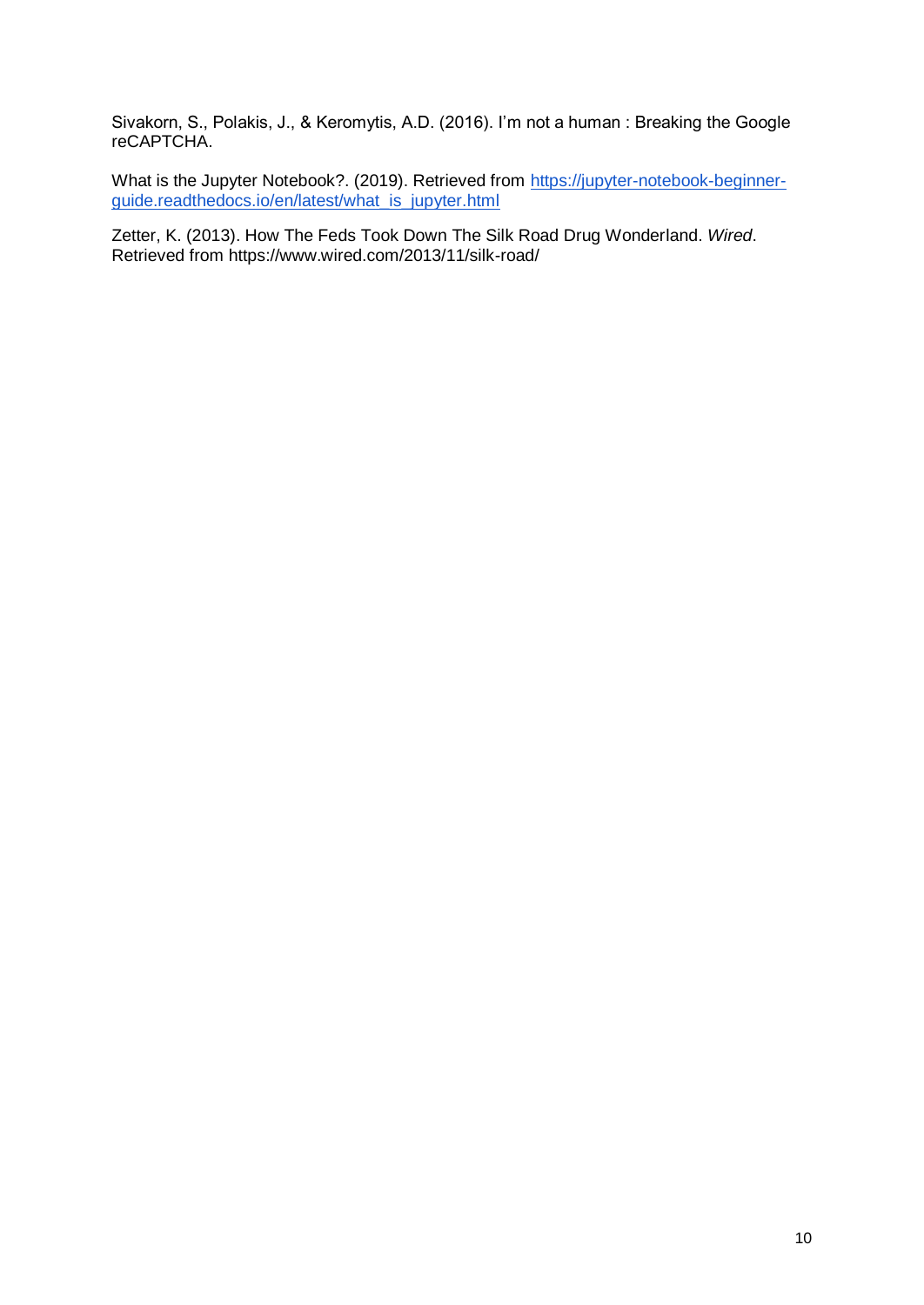# **Appendix**

# **Darknet Market Example: Apollon**

Apollon market is a small and relatively new marketplace established in 2018. It is a classic escrow (payment held by third party, in this case the marketplace, until the item has been delivered) market which has both physical and digital goods listings. As of the 21st of February 2019, there are 270 items currently listed. Physical goods account for 32.59% of total listings ( $n = 88$ ). While digital goods account for  $67.41\%$  of total listings ( $n = 182$ ). The market's administration team claims to have over 30,000 registered users. Scrapes indicate this to be much lower. As of July 2018, the marketplace has banned Fentanyl listings.

Features:

- **Security Features:** Two-factor Authentication, Escrow, Forced PGP
- **Number of Unique Listings:** 270
- **Crypto Support:** Bitcoin
- **Language Support:** English
- **Vendor Bond:** .0333 BTC (AUD\$183.17<sup>6</sup> )
- **Insurance Bond:** \$100

#### **Image 4:** Example of Apollon Main Page



 $\overline{a}$ 

<sup>6</sup> As of 21st of February 2019.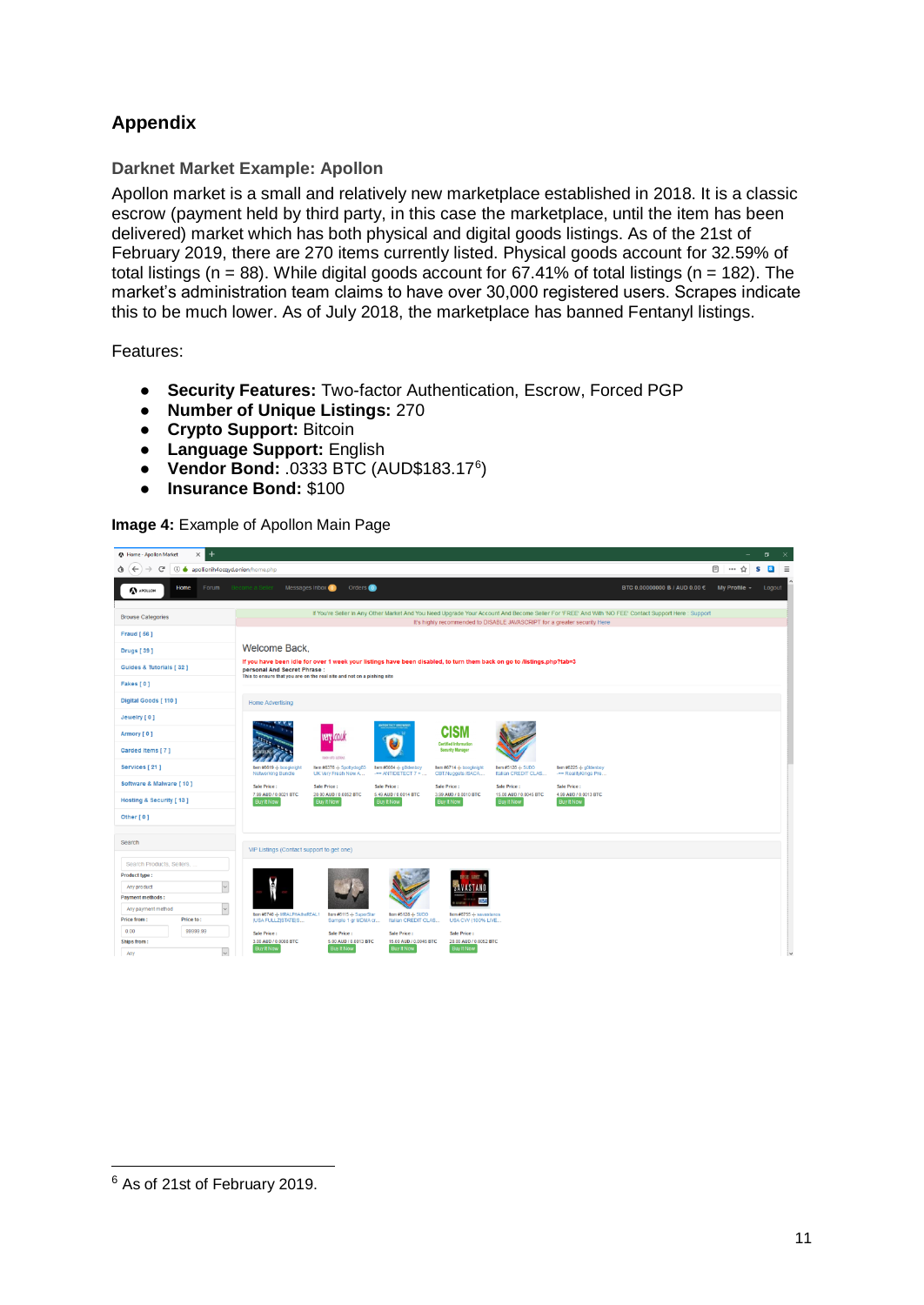

## **Image 5:** Example of Apollon Main Page (HTML format)

This is the format collected by the crawlers described below. The crawlers currently do not collect images as it is not considered in scope in any current data analysis work.

Page, Product, and Vendor Crawler(s)

**Excerpt 1:** Example from Product Crawler:

```
def wget_product(directory, cookie, url, product):
    "''" Variables:
         Directory - The location to save the downloaded html file
         Cookie - Website cookie to avoid DDoS and account login protections
         URL - Website URL portion to be downloaded
         Product - Listing ID for the product page to be downloaded. 
(Denoted 
        by server on marketplace) 
    "''''"''" os.system('torify wget --load-cookies ' + cookie +
               ' "http://' + url + '.onion/' + product +
               '" -O ^{\prime\prime\prime} + directory + product.replace('listing.php?ls id=',
' ) + '.html"')
```
The above excerpt shows the main function that crawls the darknet marketplace pages. The function itself only downloads a single page, and must be implemented such that the entire site is covered. Once the topology of a site is known (which can be manually verified), the function should be looped throughout all pages to give a complete snapshot of a site. The excerpt also employs command-line functionality to implement the *torify* and *wget* functions which are vital to downloading a web page through the *TOR* browser service. The process can also be implemented in a two-stage verification method to ensure pages are successfully downloaded, with a re-download occuring for initially unsuccessful calls. The usage of variables are defined within the code box.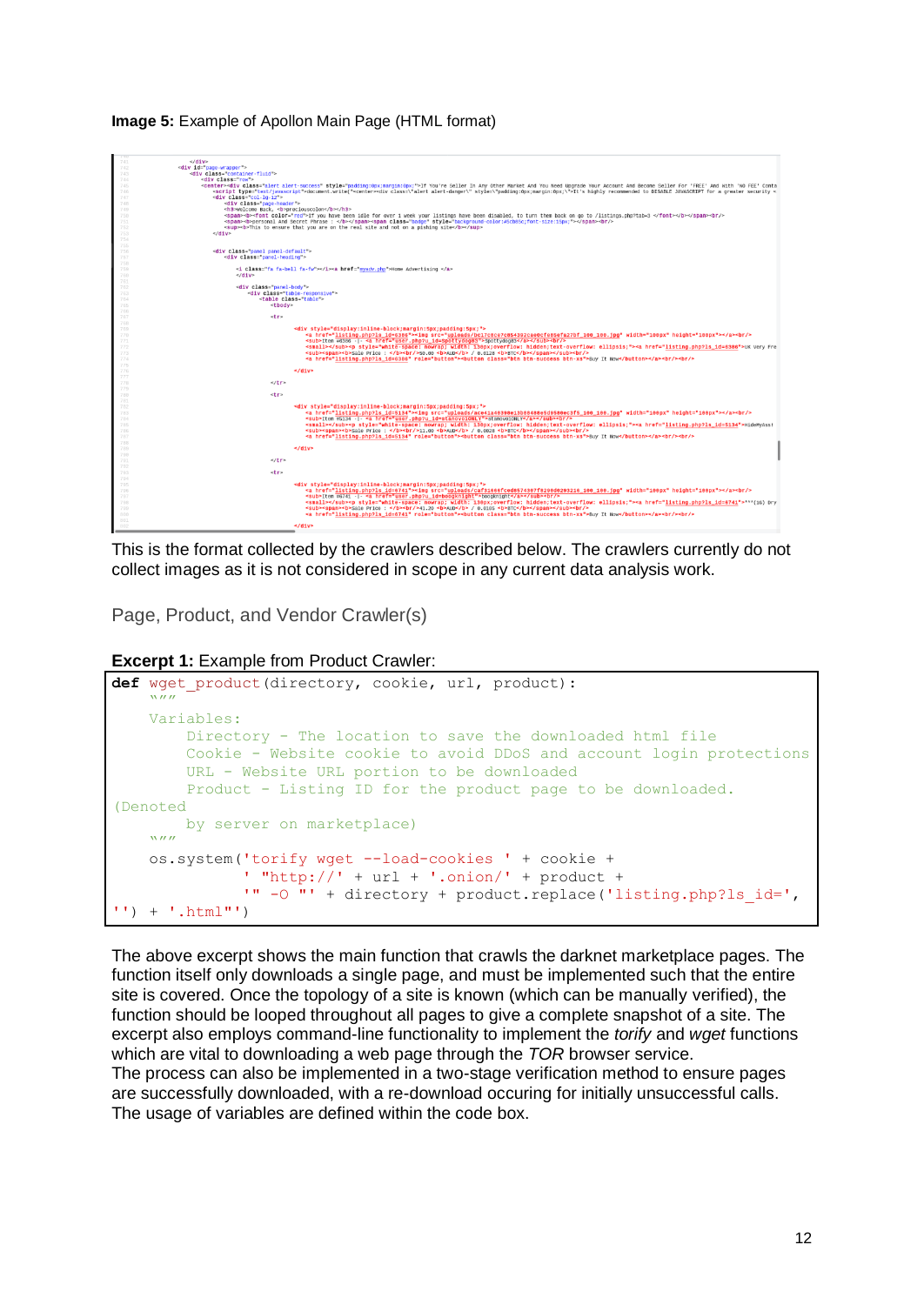Page, Product, and Vendor Scraper(s)

**Excerpt 2:** Example from Product Scraper:

```
try:
    with open(location + file, 'r') as html_file:
        soup = BeautifulSoup(html file, 'lxml')
         try:
            product = (soup.select('div.col-sm-12')[i]
                           .get text()
                           .replace('\n', ''))
            price in aud = ''
            price in btc = 'vendor = (soup.select('div.col-sm-3 > small')[i]
                          .get text()
                          .split()[0])
```
The above excerpt from the product scraper shows an implementation of importing the downloaded html files into a searchable and editable object using *BeautifulSoup*. Once the page is converted, a search can be performed on the object to isolate and collect the desired data. The initial process development tedious as the search functions must be manually tested and verified before the implementation of an automated script. Scapers must be regularly monitored as subtle changes to the website and their data displaying methods can change the location of the data in question. The collected data is then exported to a CSV file that can be used in analysis. If the scraper fails to extract any of the information for each record, the entire record is skipped and the process repeated for the next record, as shown by the use of the second "*try*" clause.

Most scrapers can be implemented to use the same rough heuristic method, although this will change based on the placement of data within the html file.